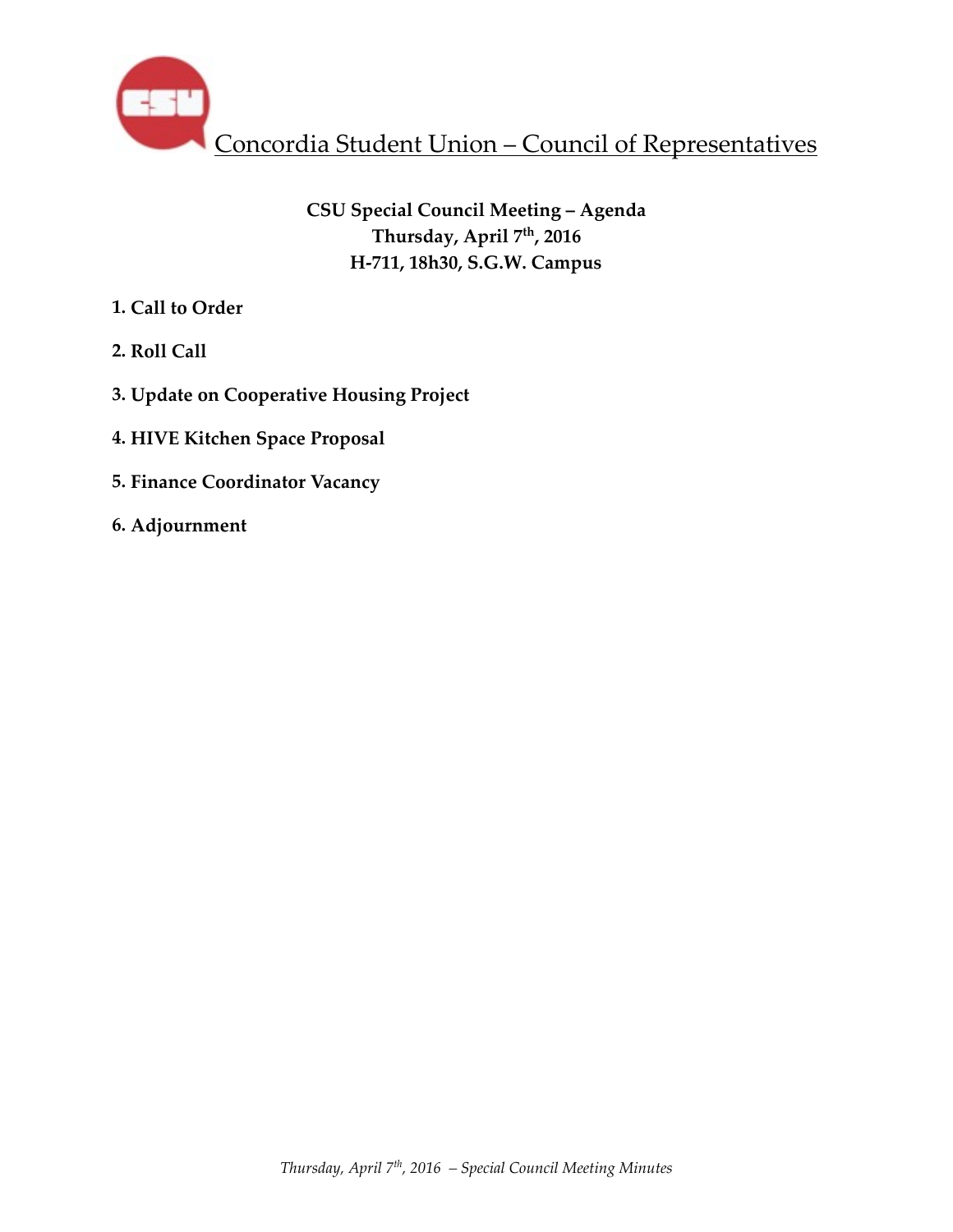

# **CSU Special Council Meeting – Minutes Thursday, April 7th, 2016 H-711, 18h30, S.G.W. Campus**

## **1. CALL TO ORDER**

Meeting is called to order at 19h03.

We would like to acknowledge that Concordia university is on the traditional territory of the Kanien'keha:ka (Ga-niyen-gé-haa-ga), a place which has long served as a site of meeting and exchange *amongst nations. Concordia recognizes, and respects the Kanien'keha:ka (Ga-niyen-gé-haa-ga)* as the *traditional custodians of the lands and waters on which we meet today.* 

### **2. ROLL CALL**

Council Chairperson: *Mat Forget* Council Minute Keeper: *Caitlin Robinson*

Executives present for the duration of the meeting consisted of *Gabrielle Caron* (Sustainability Coordinator), *Marion Miller* (Academic & Advocacy Coordinator), John Talbot (Student Life Coordinator), *Gabriel Velasco* (External Affairs & Mobilization Coordinator), *Terry Wilkings* (General Coordinator) and *Chloë Williams* (Loyola Coordinator). 

Executives absent for the duration of the meeting consisted of *Lori Dimaria* (Clubs & Internal Affairs Coordinator). 

Councillors present for the duration of the meeting consisted of *Jenna Cocullo* (Arts & Science), *Hayley Currier* (Arts & Science), Rachel Gauthier (JMSB), Adrian Longinotti (Arts & Science), Lucinda Marshall-Kiparissis (Arts & Science), *Armani Martel* (Arts & Science), *Aloyse Muller* (Arts & Science), *Geneviève Nadeau-Bonin* (Arts & Science), *Fadi Saijari* (JMSB) and *Rami Yahia* (ENCS).

Councillors absent for the duration of the meeting consisted of *Sami Beydoun* (ENCS), *Jana Ghalayini* (ENCS), *Charles Gonsalves* (Arts & Science), *Sanaz Hassan Pour* (Fine Arts), *Hassan Jabri* (ENCS), *Marcus Peters* (Arts & Science), *Jason Poirier-Lavoie* (Arts & Science), *Antoine Rail* (Fine Arts), *Leyla Sutherland* (Fine Arts), and *Michael Wrobel* (Arts & Science).

### **3. UPDATE ON COOPERATIVE HOUSING PROJECT**

Chairperson: I would like to apologize, as the documents sent out were not entirely confidential and I will make sure that they are distributed shortly.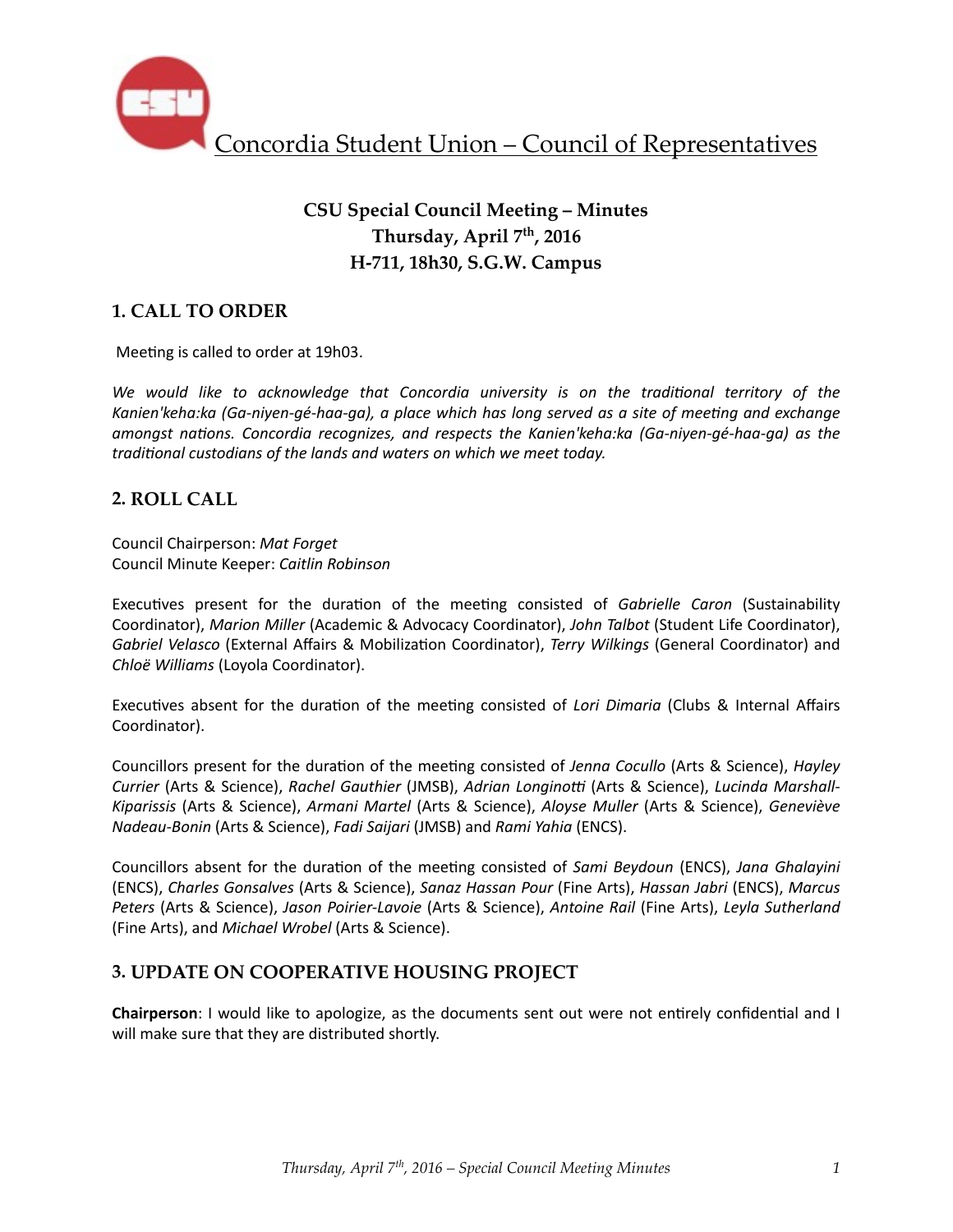

**Terry Wilkings**: I have spoken to members of The Link and The Concordian to explain this point, but basically there is an update on the procurement plan for the housing project and we would like to discuss this in closed session.

**Chloë Williams** moves to enter closed session. Seconded by **Aloyse Muller**. 

**VOTE** In favour : 9 Opposed: 0 Abstentions: 0

*Motion carries.* 

Aloyse Muller moves to enter open session. Seconded by **Rami Yahia**. 

*Meeting enters closed session at 19h04.* 

*Meeting enters open session at 19h29.* 

### **4. HIVE KITCHEN SPACE PROPOSAL**

**Jessica Cabana**: I have been involved in the Hive since its inception, was on the board last year and am the Mezz Coordinator now.

**Shylah Wolfe**: I am now the Food Coordinator, but I started as the Free Lunch Coordinator and this past year I moved to be the Food Coordinator for the cafes.

**Jessica Cabana**: we will go through the who and what at the Hive, along with the past, present and future of the kitchen and the outcomes of the food project, and with what we are requesting. Loyola and downtown have quite a long history and we will bring up some brief points. This is all on our website though, from the inception of the building to now. In the past 20 years a lot has happened since 1973 when the SC building opened with Hive bar, and in 2007 the CSU opened the Loyola Luncheon which is now the Hive free lunch program, and now the CSU funds it by providing to the Hive. In 2010 the discussion of a cafe at Loyola began and in 2011 the opening was supposed to happen but was delayed due to the electrical capacity, something which was resolved. In 2013, the Concordia Food Coalition (CFC) co-founded the cafe. The CFC and the CSU are both co-founders, and in 2013, the students started mobilizing to replace the Java U with a student-run cafe. The Loyola Luncheon was de-unionized to start giving space to the Hive. The relevant referendum questions were stated in the documents and were voted in with over 80% in favour. In 2013, members voted in favour of mandating the CSU to help establish and cofound a cafe and restaurant which was student-run within the location of the Java U. In 2014 there was the special bylaw I petition giving access to the Student Space, Accessible Education and Legal Contingency (SSAELC) Fund for the creation and expansion of student-run food system projects on campus, which is the fund that we are requesting money from today.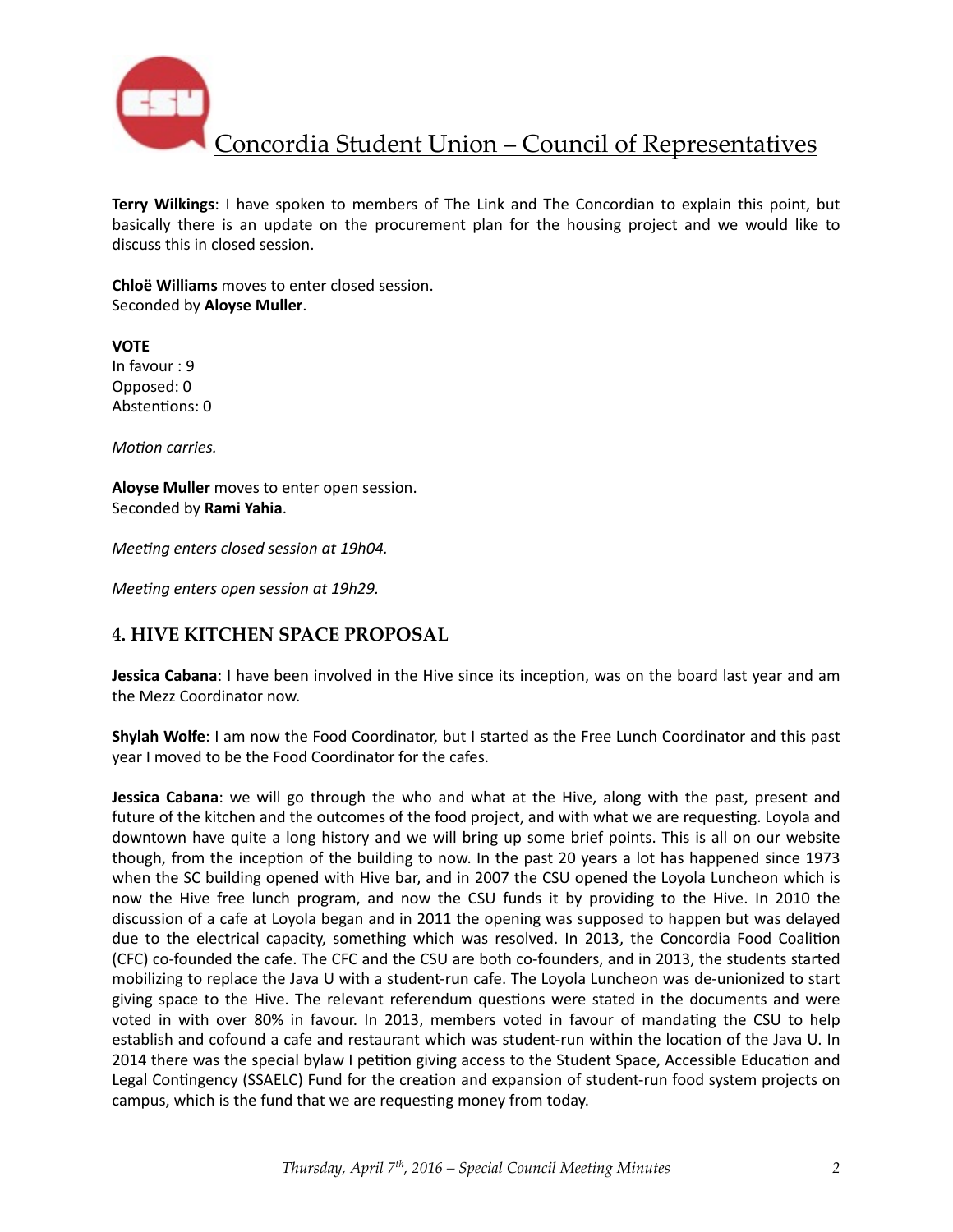

**Shylah Wolfe**: At this point,the Hive was born and the board of directors was actualized and the original mission and vision developed.

**Jessica Cabana**: There are worker members, user members and support members alike. The vision is an accessible food system, social economy and even one which is regenerative and operated locally and democratically. We envision this in the works and we want to be a model food system. This is a multistakeholder cooperative – there are worker, user and support members, and right now there are thirtyfive (35) worker members, and over 3 500 user and support members like the CFC and the CSU who hold permanent seats. Right now the other seat is occupied by the Concordia Greenhouse. We have been open two (2) years and in 2014, the Hive opened up two locations bridging the campuses which help support one another. The Hive free lunch program started and went form having eighty (80) servings to nearly 300 a day. In 2015 there were renovations to the Mezz space at same time as the Reggies project to make the space accessible and for people who do not identify with gender binaries to have gender neutral washroom. In terms of space, ergonomics and food storage, there is more space for food and for more in-house food production.

**Shylah Wolfe**: In the summer of 2015, myself and others worked on a menu overhaul to more in-house production to reduce the cost of the user base. We realized that with the major expansion in the free lunch program we were not able to operate in the Loyola kitchen, as it is not up to par for serving two (2) cafes. It seemed like we needed a new kitchen space and began recon to find one. We compiled a broad survey of what was available and the results were pretty slim. This brought us to the kitchen on the seventh floor of the Hall building, and we began discussing with the university, who said that a lot of interest groups had enquired about it and so we started a survey and campaigning other food initiatives on campus to find out what was needed for these groups and how we could bridge the gap and secure the location not only for ourselves to administer, but for other groups. That dialogue began with the administration and we quickly showed that it was possible to make everyone happy.

**Jessica Cabana**: Basically, there are four (4) main departments of the Hive - two (2) main locations, the Hive free lunch program, and we have the kitchen space as well. With this space, we managed to have more affordable food. Sandwiches went from \$6 to \$3-4. Seven (7) percent of the food is now organic, so we have more control over food coming in and the producers. Eighty (80) percent of food is produced in house, so most of the things that we provide to students are. More student worker members are engaging in experiential learning opportunities. The downfall is that the space is temporary.

**Shylah Wolfe**: Ultimately we would like to start making the pastries in house and expand the kitchen team. We would love to have 100% of our items be homemade and have the space available for our own workshops, catering and other groups who are interested. Other than the Multi-faith Chaplaincy and the Peoples' Potato, there is no real opportunity for student groups to make their own food for events. This was temporary, and we were aware of agreements with administration. This kitchen was laying fallow and to make everyone happy, it was utilized in the interim, but ultimately there are plans for the construction of a Student Success Centre in January of 2017 on the seventh floor. The temporary kitchen will be demolished for this. Here, we have a pretty rare opportunity, considering that we started discussions with the administration at the time that we did. They have extended an offer to include us in the new layout because the Peoples' Potato will be moved, and they rearranged their plans for that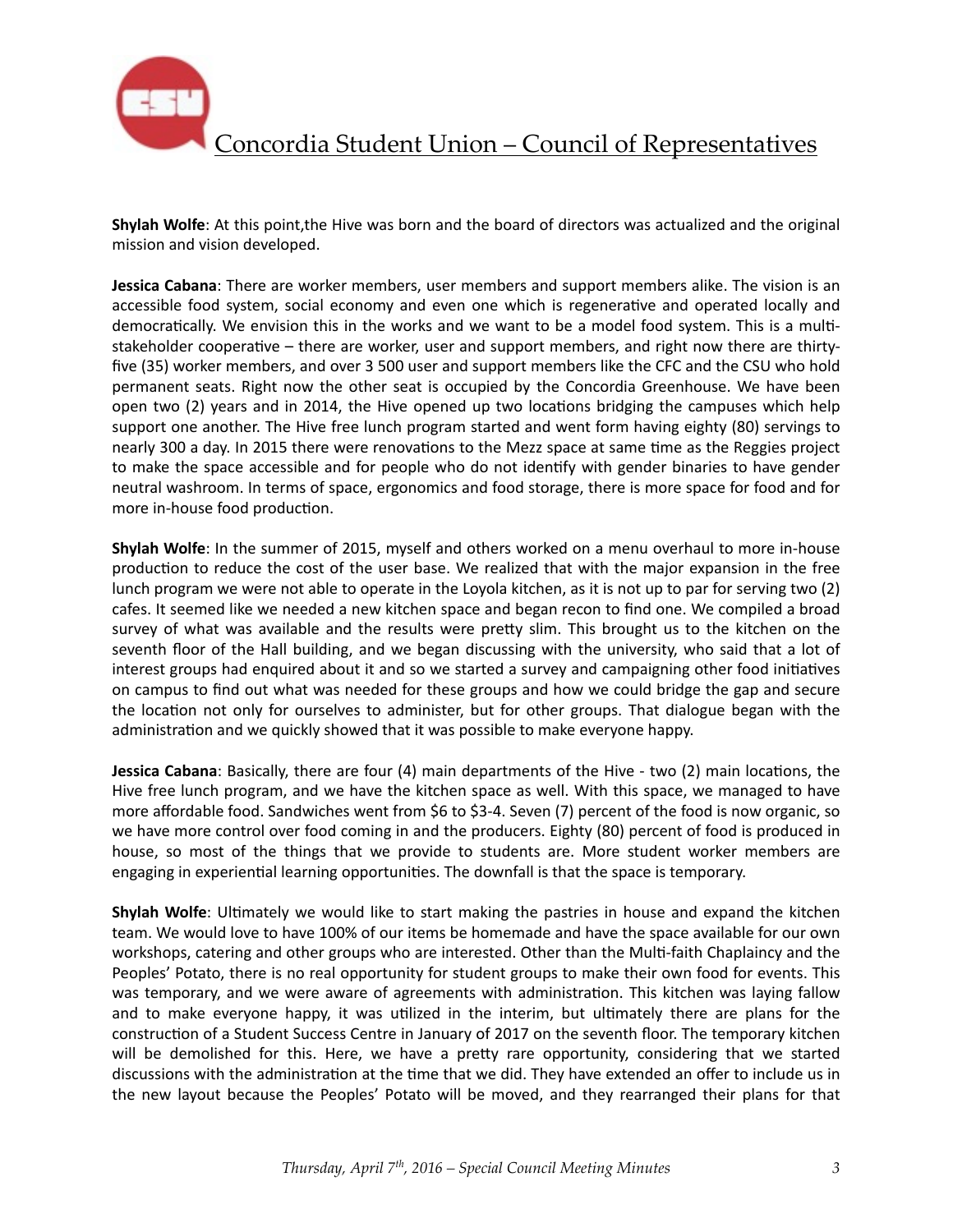

whole floor to include the Hive and a custom kitchen to be built for us with new equipment and the amalgamation of old equipment. This is a timely situation and we do not have a lot of opportunities to seek other funding in just about two (2) weeks. What this means is that the university has offered a huge investment in student-led food initiatives and that could help all of us democratize the campus food movement and give more autonomy to students over their choices. In terms of what this would look like, there is a floor plan of where the serverie is now. The floor plan is not completely finalized and there are other interest groups to be incorporated, so the university is not going to show this preemptively. We have already been in discussions with the administration and project planning to discuss what would be entailed in our little floor plan, and we have tried to make it as versatile as possible to accommodate as many needs as possible. this includes the mass production of two (2) cafes and other endeavours we might take on. The layout is to facilitate workshops or volunteer opportunities and also for other smaller scale producers to use the space. The equipment that we thought most appropriate to purchase would be one of those commercial kettles, a tilt skillet, a glass chiller, a griddle with oven, a dishwasher, and other things like racks and tables. Why we have to purchase new items is because the university intends to decommission steam and it is only used for the Peoples' Potato and the Hive. They are going to remove that element from the building in lieu of electrical and gas. These items will be purchased with funding we are asking for, and they are assets of the Hive so they are going to the Hive, not the university. 

**Jessica Cabana**: The main reason why we need the money is to keep what we have. We have been building an in-house food menu to make local in-house food, and this is to develop and stabilize the services we have. This means that we will be able to provide the food that we do, and we want to enhance services for students like in-house pastries and want to continue that, along with opening up opportunities. The space is also great for other students who want to use it. Other groups like Right to Move would like to keep using it, along with Sustainability Concordia, and when organizations have annual general meetings there can prepare the food in our kitchen. There are opportunities for great collaboration with the student-run food community like providing pastries to Cafe X and this also opens opportunities to be an alternative to the corporate food monopoly on campus. This allows momentum to keep building, so we will keep what we have, enhance services and build opportunities.

**Shylah Wolfe**: What this really means is that we want to keep accessible food as a service to students. If we do not secure the kitchen space, it is likely to regress until we can find a more catered model and I do not want to see that, as we have already been able to bring wheat-free and vegan food at the same price point. 

**Terry Wilkings:** What does a catered model mean?

**Shylah Wolfe**: This means purchasing fully prepared products from outside sources. For example, in the first year, we had sandwiches from Cafe Zephyr and that is why they were so expensive. That is what the catered model is  $-$  it is purchasing pre-made products and selling them as they are. The transformation of products in-house gives more diversity to create cheap products that hit all kinds of eating and dietary habits like veganism and wheat intolerance, while still offering a broad range of animal products if wanted. This accomplishes reclaiming food space for students, along with outreach and educational operations and we even have faculty who have shown a lot of interest. There are employment opportunities, and the bigger it gets, the more we can employ and the more profits will go into the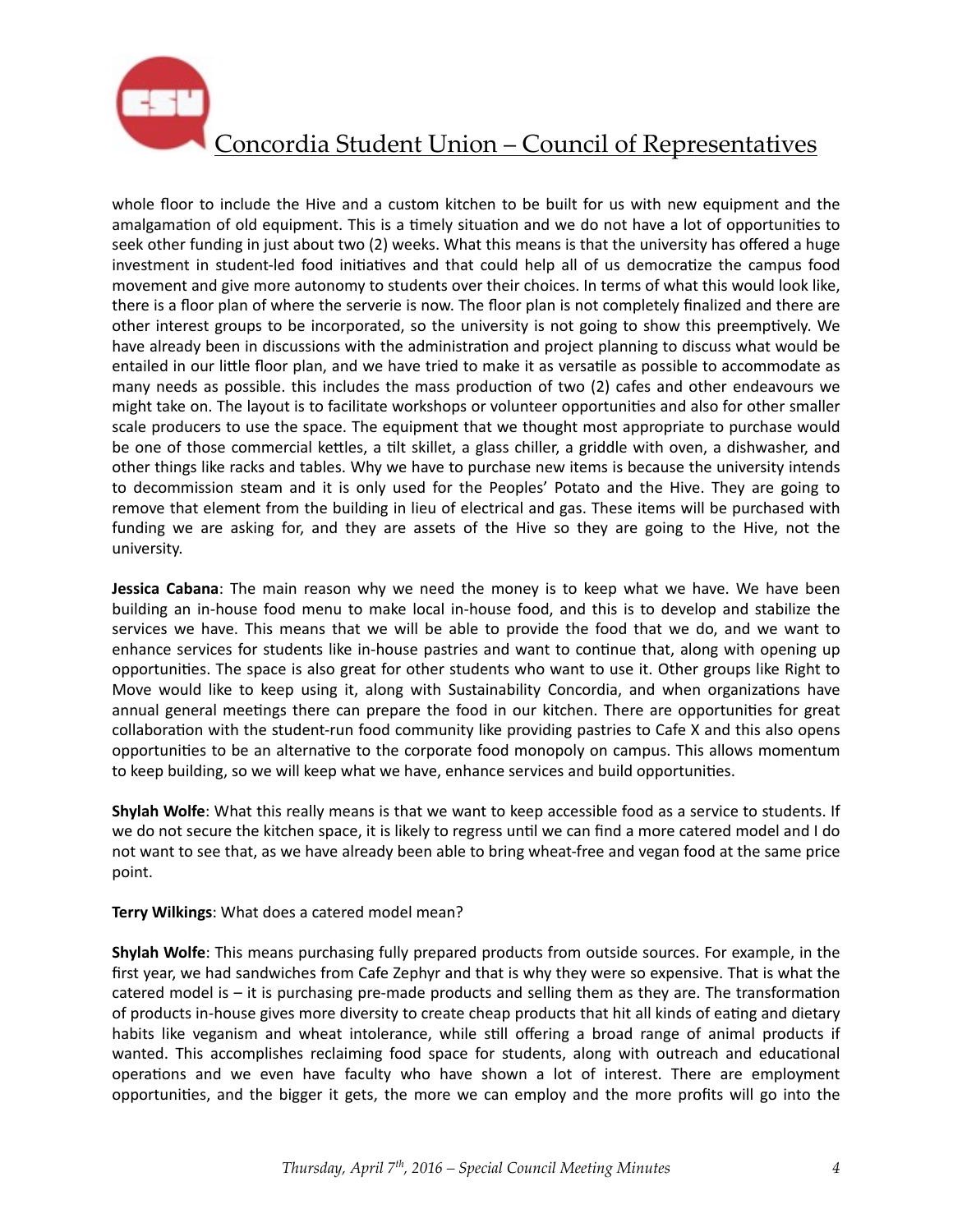

student base, as opposed to going to catering groups like Cafe Zephyr. There will be a bigger selection of quality food too. In terms of the sustainability aspect, more students working in an alternative model develops better equipped people who are more engaged and aware. This project will give more autonomy over food transformation and will gives people a space to educate others and work collaboratively. This leads to a better quality of life for all and stability. We think that if we have these kind of opportunities and can be really active, we are being the change.

**Jessica Cabana**: In terms of what we need from the CSU, we need funding from the SSALEC to purchase equipment to secure the space. We are asking for \$185 600 and the project is fluctuating a bit and there are reasons that the amount changed. The money will be used for equipment, assets and contingency. We are not putting in infrastructure that we will not be able to keep. Concordia will be contributing most of the project's funding, like the infrastructure. What we are being asked to fund is very minimal.

**Shylah Wolfe**: The university contributions are the soft costs – the architectural coordination fees, the project management and the food consultant fees. The hard fees are like the decontamination of the seventh and sixth floor of the Hall building, though only in the areas for the Hive. There are bigger costs like the electrical and mechanical fees for installation and routing, the architectural and structural fees, and then there are common areas and base building infrastructure for equipment purchased and owned by us. What is going to happen from here on out is hopefully the approval of funding, which will go to the Board of Governors next week to finalize and approve the project, and then we as the Hive will provide financial documents to the CSU about how we are in line with projections for the organization's progression. Then, Facilities Management and the Hive will create and complete an agreement to secure good faith that the Hive will actually have the space on the seventh floor, because it is a little different that other cafes leased to the CSU, as this would be directly with the administration.

Armani Martel: If there was a disagreement for any reason and the project did not move forward, would the money be returned to the CSU?

**Shylah Wolfe**: In the motion it says that it must be completed in order to secure funding. The CSU's funding is secured for the Hive because of the other two aspects, and the project will go to tender in late 2016, so November or December. The package that the project management team will put forwards will go to tender, and in January of 2017, there will be bids put in and the university will make a decision. Anywhere between late January to April of 2017, the first phase of the project will start on the seventh floor. Hopefully, about a year after this, in January of 2018, the Hive will move into a finished kitchen

Hayley Currier: While these renovations are going on, what happens to the kitchen that you are using? Will production be shut down or will there be another temporary location?

**Shylah Wolfe**: We have already negotiated a temporary location with the university, and the costs for that are already established and covered by the PQI fund. This would be at the Perform Centre at Loyola campus. The operations and services would not stop.

**Aloyse Muller** moves to enter closed session. Seconded by Adrian Longinotti.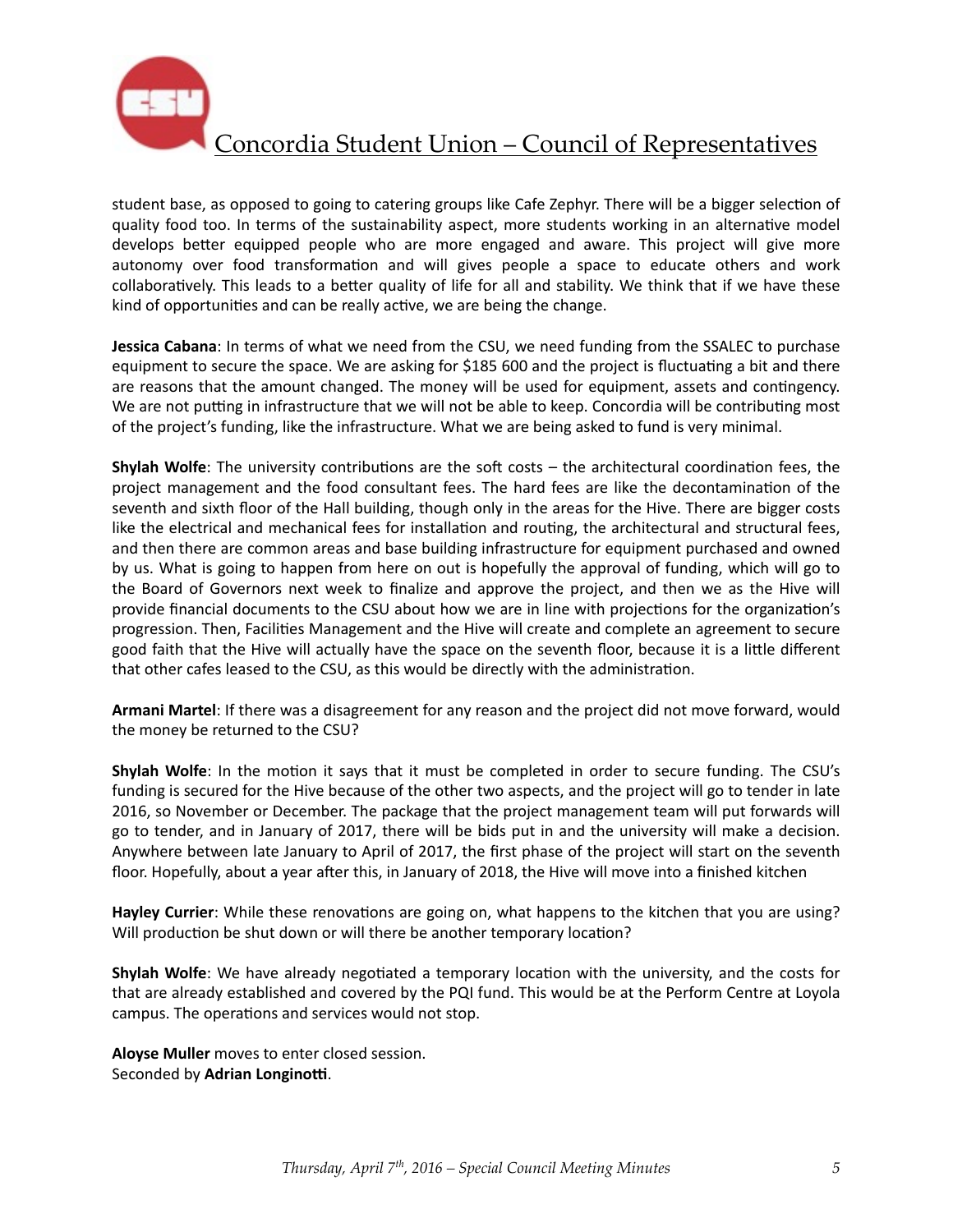

Concordia Student Union – Council of Representatives

*Meeting enters closed session at 19h58.* 

**Aloyse Muller** moves to enter open session. Seconded by Adrian Longinotti.

*Meeting enters open session at 20h07.* 

**Chloë Williams**: I want to ask everyone to excuse me as I have an event at Loyola and security is asking for me. I want to speak in favour of the project though, as I have been the CSU member on the board of the Hive all year. They have put work into this all year and the university is putting forward the offer to absorb most of the costs.

**Lucinda Marshall-Kiparissis**: I am also leaving, but I am in favour of this motion. This is what the SSAELC fund is there for. This will have big consequences into the future to be sustainable.

#### **Geneviève Nadeau-Bonin**:

WHEREAS the SSAELC fund can be used for the creation and expansion of predominantly student-run food systems projects on campus, and the CSU has a position to actively supports affordable, sustainable, and student-run food service;

WHEREAS Concordia University will be contributing a large portion of the construction costs for the development of a kitchen on the seventh (7th) floor of the Hall building for the Hive Cafe Solidarity Cooperative kitchen operations, and that this kitchen will further the development of the student run food system on campus;

WHEREAS the University requires a confirmation of the student contribution before April 13th, 2016;

BE IT RESOLVED THAT a maximum of 185 600\$ be approved for the Hive Cafe Solidarity Cooperative Hall seventh (7th) floor kitchen development.

BE IT FURTHER RESOLVED THAT the University will enter into a Space Use Agreement with the Hive Cafe Solidarity Cooperative for the use of the Hall seventh (7th) floor kitchen before the funds are transferred.

BE IT FURTHER RESOLVED THAT the Hive provide it's most up to date financials to CSU FinCom before the funds are transferred.

#### Seconded by **Aloyse Muller**.

**Terry Wilkings** moves to amend the motion to add to the first "be it resolved" clause, "to be expensed from the Student Space, Accessible Education and Legal Contingency (SSALEC) Fund, in accordance with Special Bylaws I and J".

Seconded by **Aloyse Muller**.

*Motion is adopted via unanimous consent.* 

**Terry Wilkings** moves to amend the motion to add "Be it further resolved that that, should any surplus remain from the \$185 600 at the end of the seventh floor kitchen project completion, that the surplus be transferred back to the CSU."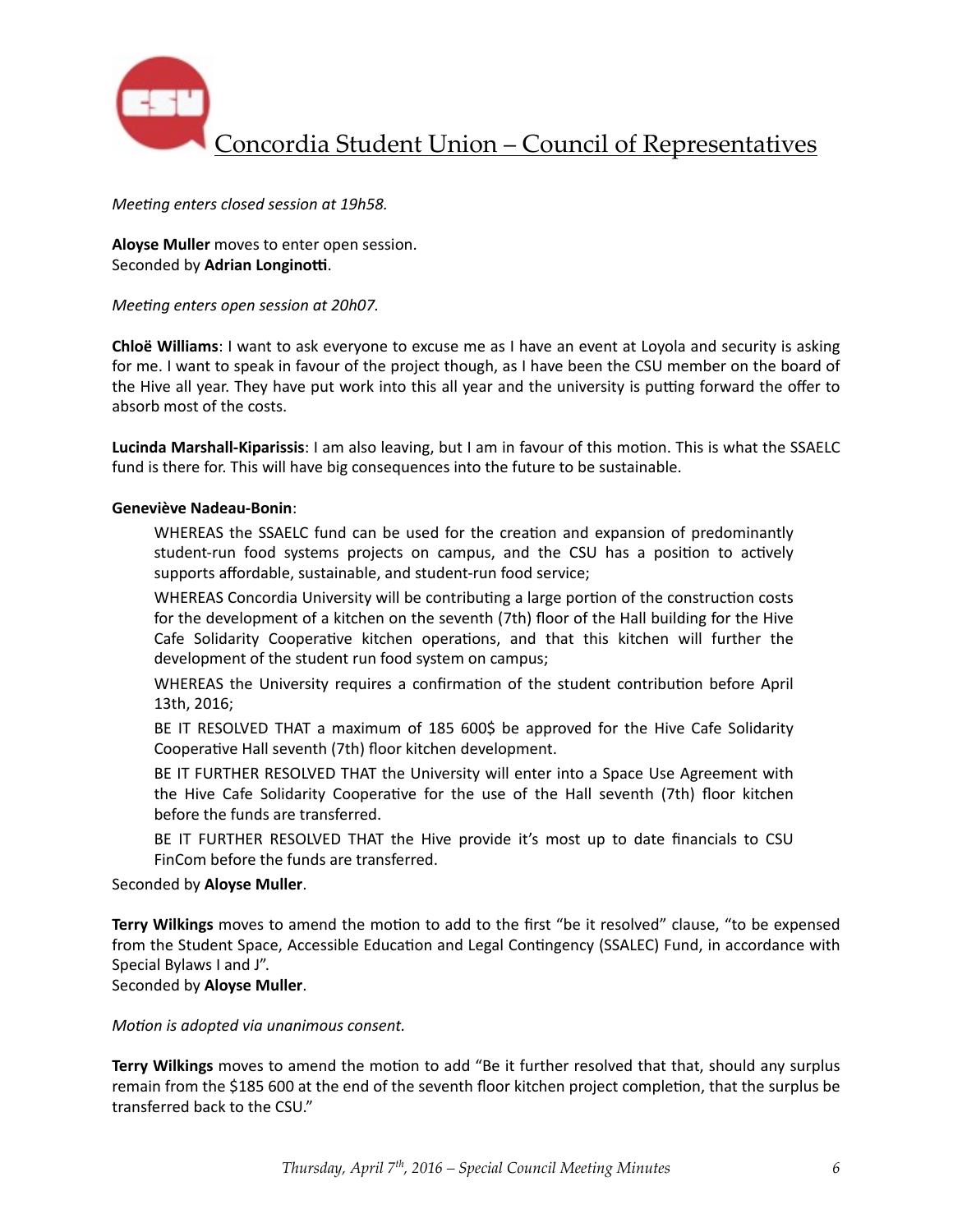

Concordia Student Union – Council of Representatives

#### Seconded by **Rachel Gauthier**.

*Motion is adopted via unanimous consent.* 

**Aloyse Muller**: Just to clarify, is this a grant to the Hive? Who will own the equipment?

**Shylah Wolfe:** The Hive will own the equipment.

**Terry Wilkings**: As for the rationale, it is that the Hive will be responsible for the maintenance and upkeep, so should there be a scenario where it gets damaged, then they are responsible to upkeep their own equipment.

Aloyse Muller: What is the ceiling In terms of how much Council can expense from the SSALEC fund?

**Terry Wilkings**: The way that the Special Bylaw I is worded, it say that if the student space section is satisfied, Council has the authority to expense the entirely of the SSAELC fund upon ratification by the SSAELC Fund Committee. Should they reject it, it is put to ballot at the upcoming election for ratification by our membership. The fund was originally intended to purchase an entire building.

**Gabrielle Caron**: My committee met twice about this project as well as having a joint committee meeting with the Finance Committee, and unfortunately half of the people who were in attendance are not present today, however there was a strong recommendation to go forward with the project as it is a very special opportunity and it is not every day that we have the university working with us and this is a great opportunity. Adrian was present at these meetings.

Adrian Longinotti: I am in favour of this project and I motivate for it.

**Gabrielle Caron**: I am a worker member, just to be clear.

**Terry Wilkings:** Mat had mentioned and apologized for the document mishap, so just coordinate with Mat to ensure the public dissemination of the documents.

#### **VOTE**

In favour : 7 Opposed: 0 Abstentions: 0

*Motion carries.* 

### **5. FINANCE COORDINATOR VACANCY**

**Terry Wilkings:** We currently have a vacancy in the Finance Coordinator office

**Terry Wilkings** moves that Adrian Longinotti fills the vacant position of Finance Coordinator for the remainder of the 2015-16 mandate, in accordance with Bylaw 7.3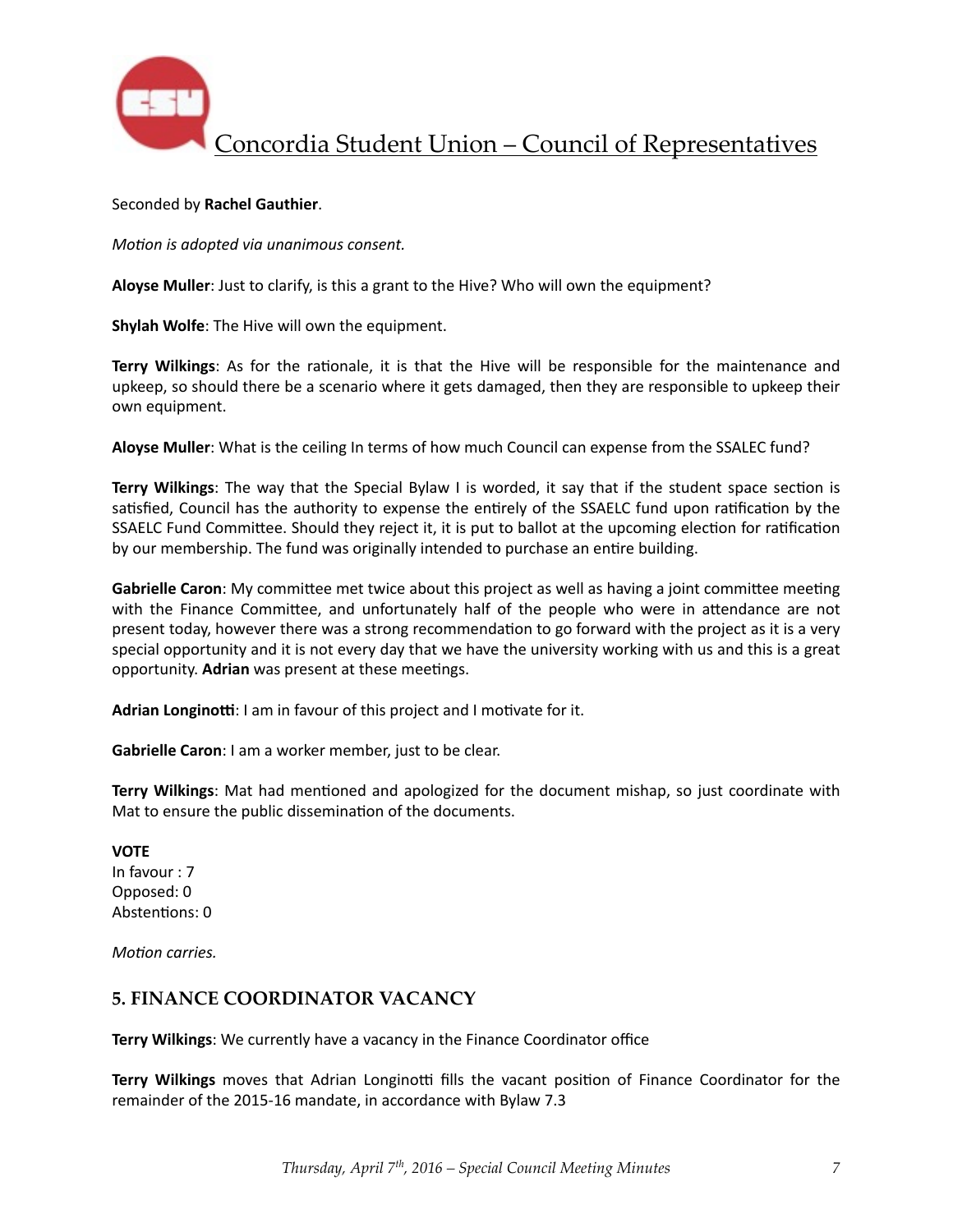

#### Seconded by **Aloyse Muller**.

**Terry Wilkings:** in the communications that I shared to Council in the group online and The Link and The Concordian, I mentioned that the recommendation was to wait for the election results to be made public and that whoever was elected would essentially start their mandate twenty-three (23) days early. I have spoken with **Adrian** and Vikan and Robert and the finance team, and we went over the needs for the office for the next seven (7) weeks and **Adrian** expressed a desire to begin training early. I am encouraged the energy he has brought and he seems very interested in what some may consider dry material. I hope that Council ratifies this recommendation in accordance with the bylaws.

**Adrian Longinotti:** I want to assure Council that although it is finals, right now at the moment I have made arrangements to finish everything ahead of time to concentrate fully on this transition and the vacant position. I will be able to put 30 to 35 hours a week into the position and be able to focus on that.

#### **VOTE**

In favour : 7 Opposed: 0 Abstentions: 0

#### *Motion carries.*

**Terry Wilkings**: I wanted to inform Council that given the delays between Adrian's appointment and the deadline for the dissemination of the Council documents, which is less than 24h from now, unfortunately I do not think that we will have a Finance Coordinator report for Wednesday, but please keep in mind that **Adrian** will be reporting to Council all of his activities from moment of his appointment, which is today, at the May Regular Council Meeting and the subsequent report will be produced for councillors.

### **6. ADJOURNMENT**

**Rachel Gauthier** moves to adjourn. Seconded by **Aloyse Muller**. 

### **VOTE**

In favour : 9 Opposed: 0 Abstentions: 0

*Motion carries.* 

*Meeting is adjourned at 20h22.*